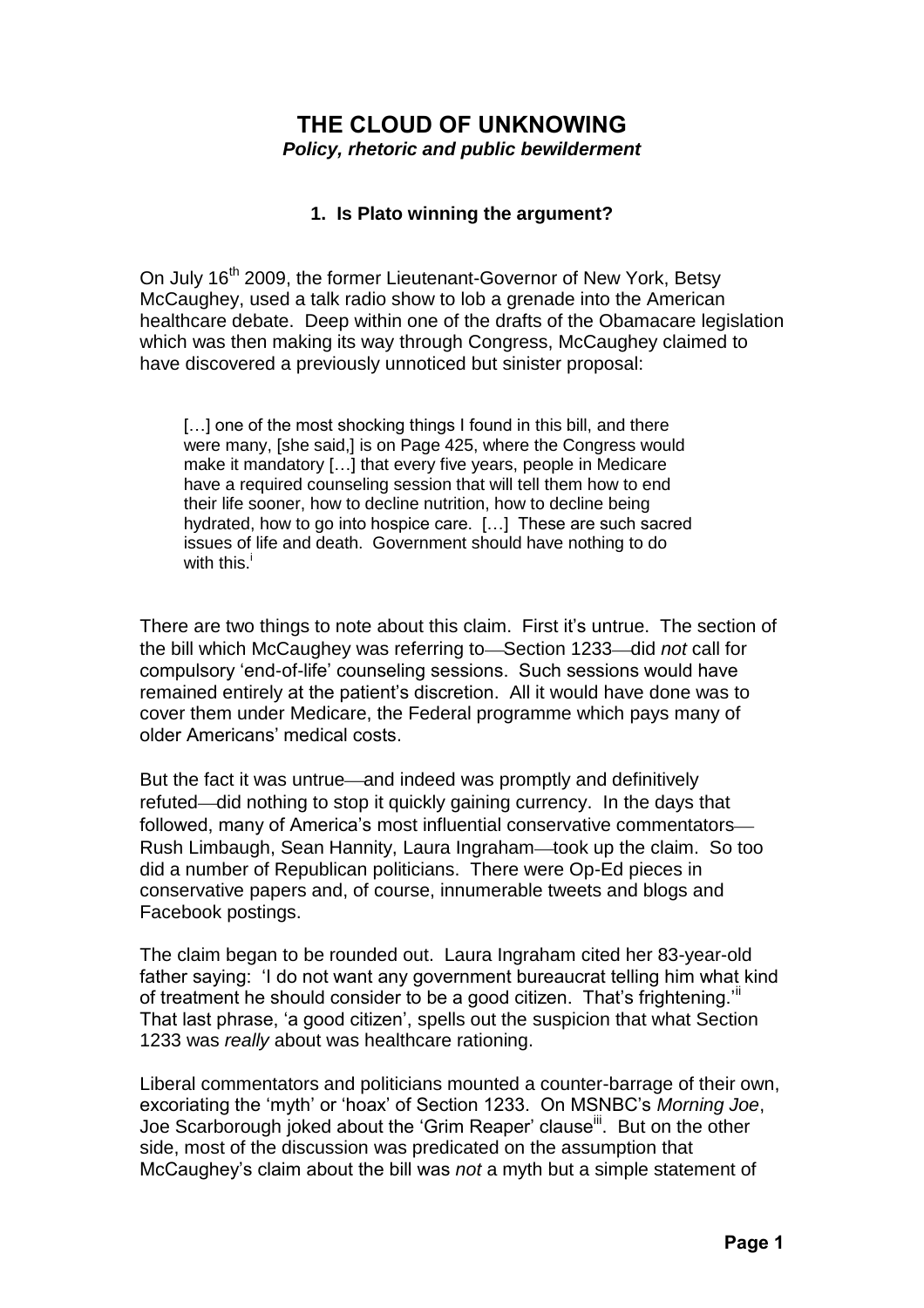fact. Then on August 7<sup>th</sup>, Sarah Palin entered the fray with a posting on Facebook which included the following words:

The America I know and love is not one in which my parents or my baby with Down Syndrome will have to stand in front of Obama's "death panel" so his bureaucrats can decide, based on a subjective judgement of their "level of productivity in society", whether they are worthy of health care. Such a system is downright evil.<sup>iv</sup>

What followed is well-known. Within a few days the freshly-baked term *death panel* became one of the best-known utterances in modern political history. It was everywhere—on radio, TV, the newspapers, the web, Twitter—spread not just by its authors and their supporters but by those who were frantically trying to debunk it. By the middle of August, an opinion-poll by Pew suggested that no fewer than 86% of Americans reported having heard the term<sup>v</sup>. 30% believed it was a real proposal—the proportion among Republicans was 47%—while another 20% said they weren't sure whether it was true or false. Given the clutter of modern media, these numbers are astonishing.

Despite all denials, belief in the *death panels* remained stubbornly high and a few months later the Democrats dropped the underlying proposal. Earlier this year the Obama administration again raised the possibility of covering 'end of life' counseling under Medicare, but once again the *death panels* threatened to take flight and once again the proposal was quickly dropped. The issue is now politically decided for the foreseeable future.

A phrase which exaggerated and distorted a claim which was itself false and which anyway had virtually nothing to do with the central thrust of Obamacare, had changed both the course of politics and the law. It's probably the only thing that many Americans can recall about the whole healthcare debate. The veteran conservative firebrand Pat Buchanan put it this way: 'Of Sarah Palin, it may be said: The lady knows how to frame an issue."<sup>it</sup>

I'll take a closer look at this intriguing morsel of public language, the *death panel* in a moment. But first let's step back and consider a broader question—namely the widespread view that something has gone awry with the character of our politics and the way in which political questions are debated in America, Britain and other western democracies.

Democracy is a rough business and disquiet about it is hardly new—read Thucydides or Burke. But arguably there's some real-world evidence to support present day anxiety:

declining turn-out and increasing voter apathy in many countries;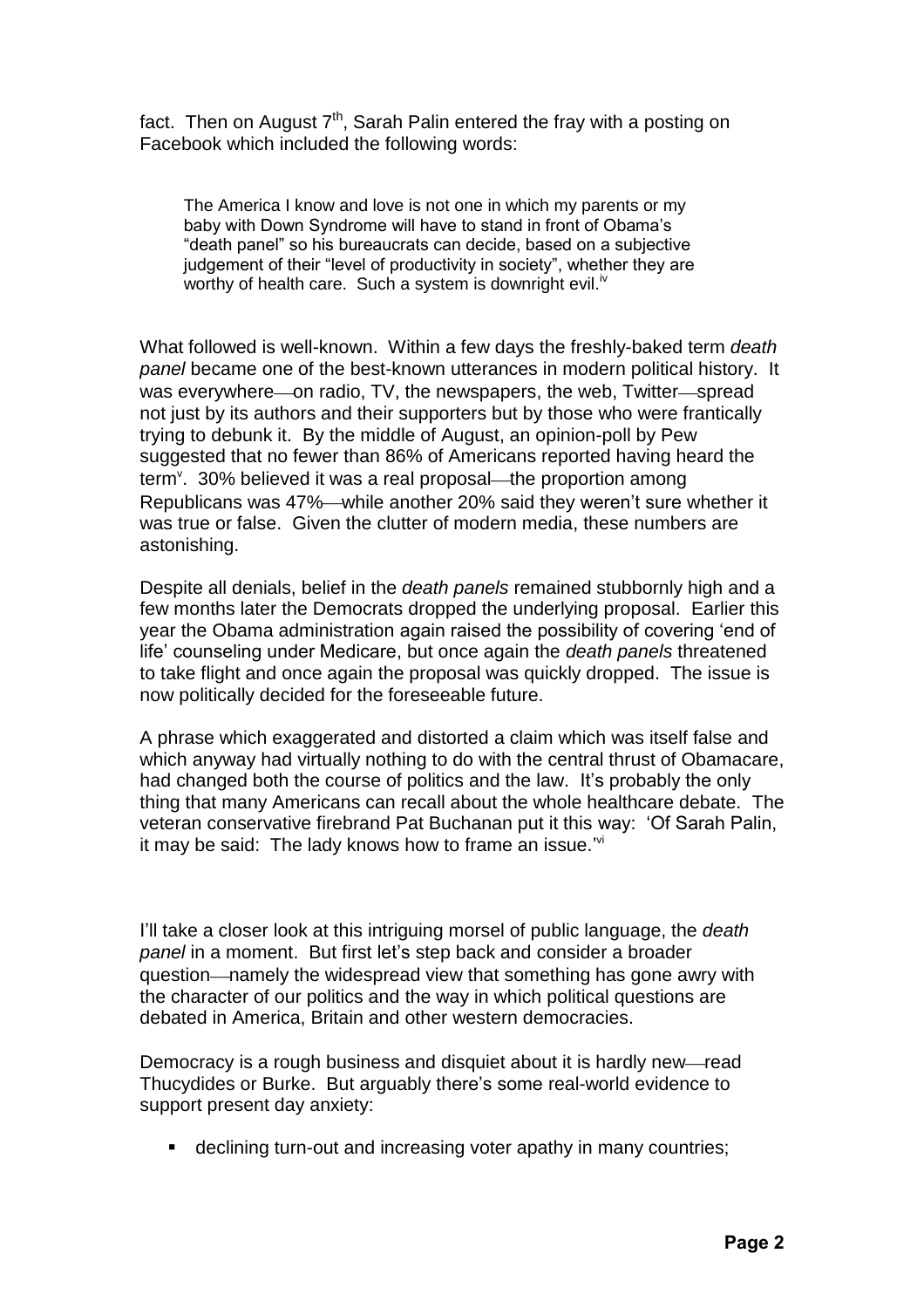- **EXECT** increased polarisation in both the US and UK around issues—health, education, foreign affairs—which used to attract fair levels of crossparty consensus and compromise;
- a sense of sclerosis in decision-making in the US and many other western political systems;
- **Percify in Summangesting that in many countries trust in politicians and what** they say is *falling* and suspicion is *rising*;
- **and finally, declining readership and audiences for many of the** newspapers and news broadcasts which deal seriously with public policy issues.

But of course what lies behind these phenomena is itself fiercely debated, as is that question which in contemporary public debate is always the most pressing of all: who is to blame?

For some, it's the politicians—usually, it must be said, political opponents. On this view, there was a moment when some rascally or mentally unhinged crew got into power and started to undermine the integrity and reasonableness on which democracy depends. Clinton, Bush and Cheney, Blair and Campbell, Brown, Obama. The right, the left, the Tea Party, the liberal conspiracy. Excessive partisanship, extremism, spin.

There's a growing literature devoted to this theory. A special prize for the most depressing title of the year should go to Thomas F Mann and Norman J Ornstein's 2012 tome, *It's Even Worse Than It Looks: How The American Constitutional System Collided With The New Politics of Extremism*.That book essentially pins the entire blame on the modern Republican party—but of course, next to it on the bookshelf, you'll find a row of equally trenchantly argued volumes blaming the Democrats.

For others, the villains are the media. Commercialisation and competition, 24 hour news, talk radio, the internet, social media: perhaps it is structural changes in media that have replaced seriousness with triviality and sensationalism. Or perhaps it's individual institutions with their own dark agendas: The *Daily Mail*, the BBC, Fox News, *The New York Times*.

Fears that our media is letting democracy down—and specifically that it is failing properly to *explain* political choices to the citizenry—have been building for years. Nearly four decades ago, John Birt famously wrote in *The Times* of London that:

[t]here is a bias in television journalism. Not against any particular party or point of view – it is a bias against *understanding*. Vil

That claim, and others like it, have been repeated with ever greater urgency as technology has changed the grammar of journalism and the way it is consumed. Tony Blair's 2007 'Feral Beast' speech<sup>viii</sup> argued that the resulting competition between media outlets has led to a savage hunt for what he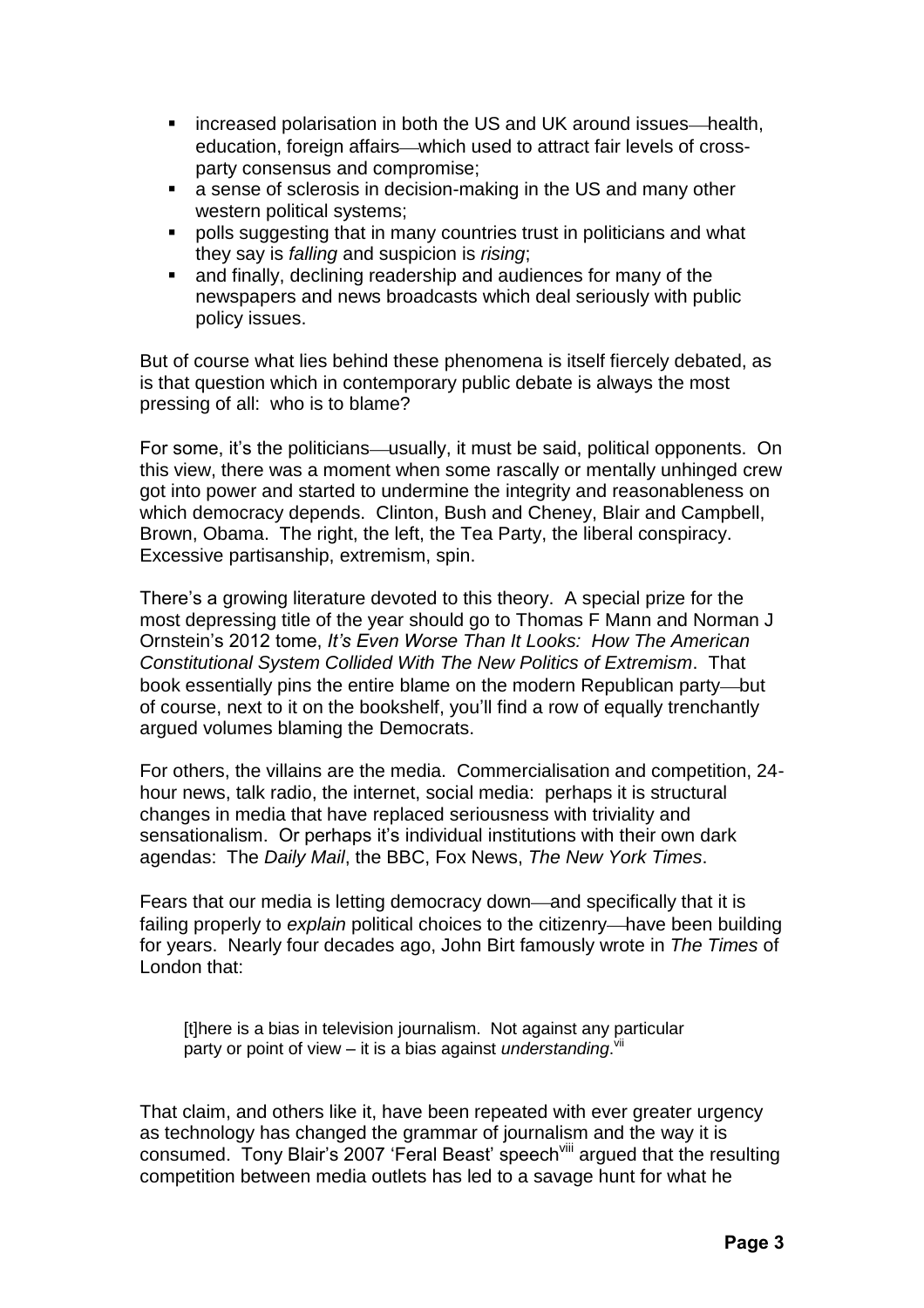called 'impact journalism' in which responsible reporting is replaced by character assassination.

Finally, one sometimes hears politicians and others wondering privately whether the real culprits aren't the public themselves. Perhaps *they've* changed: become more trivial, more selfish, less civically-minded, less able to concentrate.

Now you'll have your own views about these explanations. I'm skeptical about any theory which relies on the premise that human nature has changed or which is predicated on the turpitude or madness of one political party or media organisation. Demonising your opponents seems to me more like a *symptom* of the problem than a *diagnosis*.

Nor do such theories explain why the same or similar trends are apparent in different countries and in different left-right combinations. As you will hear, I believe the structural and behavioural changes we're seeing in media *are* relevant but, unlike Tony Blair, I believe they're only one part of the story. And for me, what lies at the heart of that story is *language*.

Watching the global financial and economic crisis unfold over the past few years from the vantage-point of the BBC, I've been struck by how hard everyone politicians, columnists, specialist journalists, academics has found it to explain *what* is happening and *why* to those who have been most affected by the shock. Remedies are proposed which politicians duly promote or disparage. Monthly economic data is released. Across the media, there is a super-abundance of news, analysis, commentary and debate.

And yet, across the West there is a sense of a public which feels disengaged from all of this. The distress signals are manifold. In many democracies, the dismissal of incumbent leaders and parties, regardless of policies or political orientation. In some, the rise of extremism. In Southern Europe, national strikes and serious public disturbances and, in a few countries, a turn—only partial and within constitutional parameters, but a turn nonetheless—away from normal democratic political leadership and *towards* rule by technocrat.

Public incomprehension and distrust are measurable. One recent BBC survey found that only 16% of those questioned felt confident about defining the term 'inflation'ix. For GDP the number was 10%; liquidity 7%; credit default swaps, CDOs, QE, TARP, the EFSF-not asked, but presumably off the scale. For most lay people, much of the theoretically 'public' discourse about the economic crisis might as well be in Sanskrit. Ipsos MORI have identified what they call a 'presumption of complexity'<sup>x</sup> among a significant portion of the public, a sense *in advance* that certain public policy issues are so hard to understand that there's little point trying.

And even for those lay people who feel it's worth the effort, there is deep scepticism about whether what they hear about such issues can actually be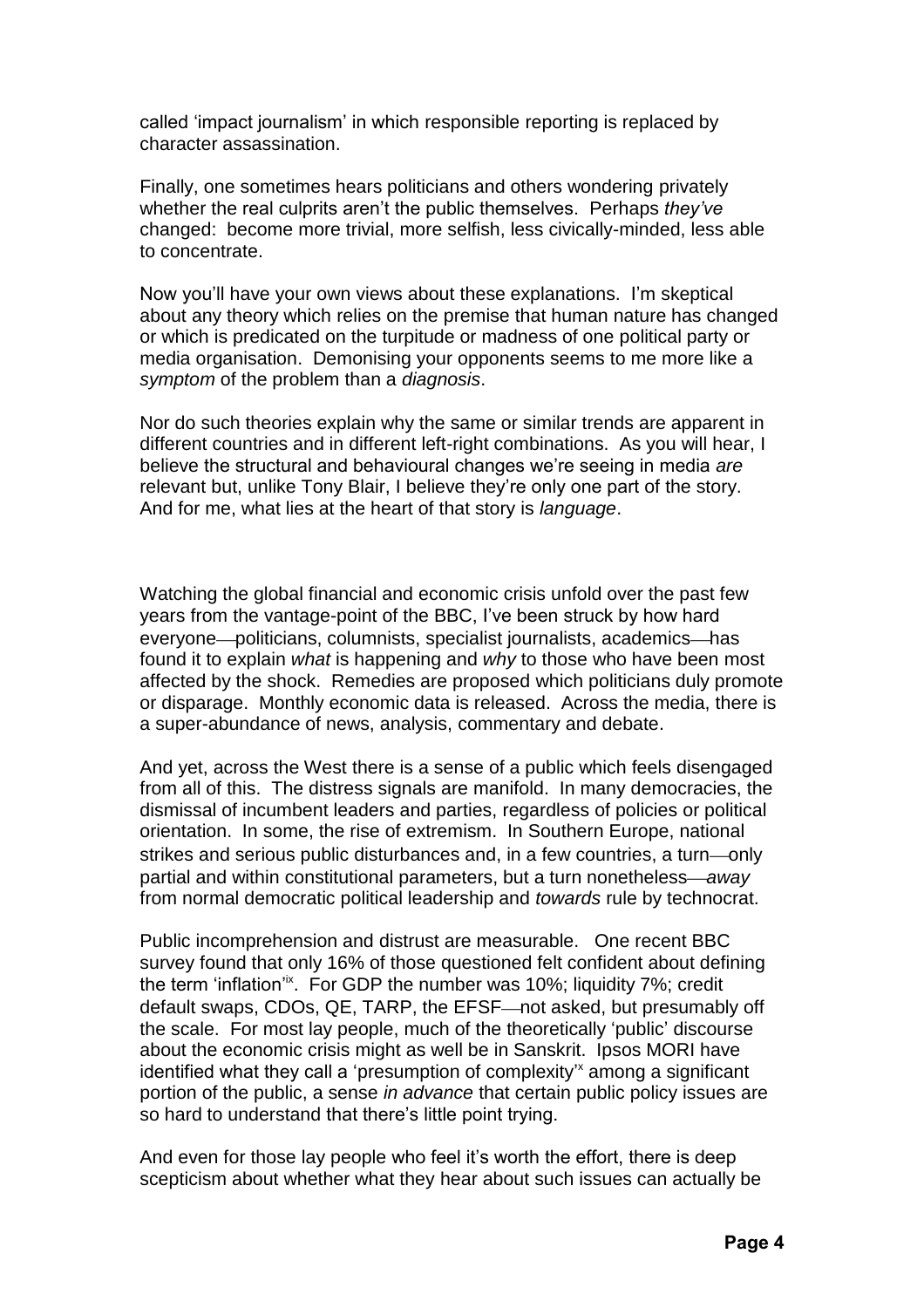trusted. Even before the crisis, a 2005 MORI report suggested that 68% of the British public believe that official figures are changed to support whatever argument the government wants to make; 59% that the government uses figures dishonestly. At least in the UK, trust in much of the media is similarly low.

With figures like that, it's not surprising that both the politicians and the media find themselves in the dock. But this evening, I want to offer you a new suspect—which is our public language itself. I'm going to argue that the public language which most people actually *hear* and are *influenced by*, is changing in ways which make it *more* effective as an instrument of political persuasion but *less* effective as a medium of explanation and deliberation. Far from diminishing incomprehension and distrust, it often increases them.

So let's return now and consider the *death panels* purely as a piece of rhetoric. What makes it tick? Why was it so successful in shaping the debate? And what, if anything, does it tell us about what is happening to our public language?

Part of its strength is obviously its *compression*. A powerful political point that can be expressed in two words is perfect for the world of Twitter—and not just Twitter. Say that at some point in the summer of 2009, you'd been walking through an American airport past a TV monitor. The words *death panel* fit neatly onto the straps which Fox News and CNN and MSNBC put across the bottom of the screen. You don't even know whether the person on the screen is arguing in favour or against Obamacare or Sarah Palin or anything else. What you see—what you remember—is the two words.

We can break the compression down further. The phrase is *metonymic* in the particular sense that, in what it signifies, the part is clearly intended to represent the whole. *Death Panel* doesn't just stand for Section 1233, it stands for the whole of Obamacare. Actually it stands for everything to do with Barack Obama, his administration, his vision for America.

And it's *proleptic*: it takes an imagined future state and presents it as current reality. Whereas Betsy McCaughey simply misrepresents the draft bill, Sarah Palin is offering a political prediction which goes like this: the legislation the Democrats are proposing will give the Federal Government control over your and your family's health and—given limited funds—it follows that sooner or later they'll create a bureaucracy to decide who gets what.

On the face of it, this is a thin-end-of-the-wedge argument—let them pass this law and in the end the Feds will decide who lives and who dies. But of course it isn't really an argument at all. It's a piece of rhetorical panache which leaps at once to the dystopic end-state and brings it to life with vivid imagery. The power of the prolepsis means that you may not even notice that the intermediate steps in the argument are absent. The *vividness* is accentuated in the original posting by two inspired pieces of passing-off: Sarah Palin puts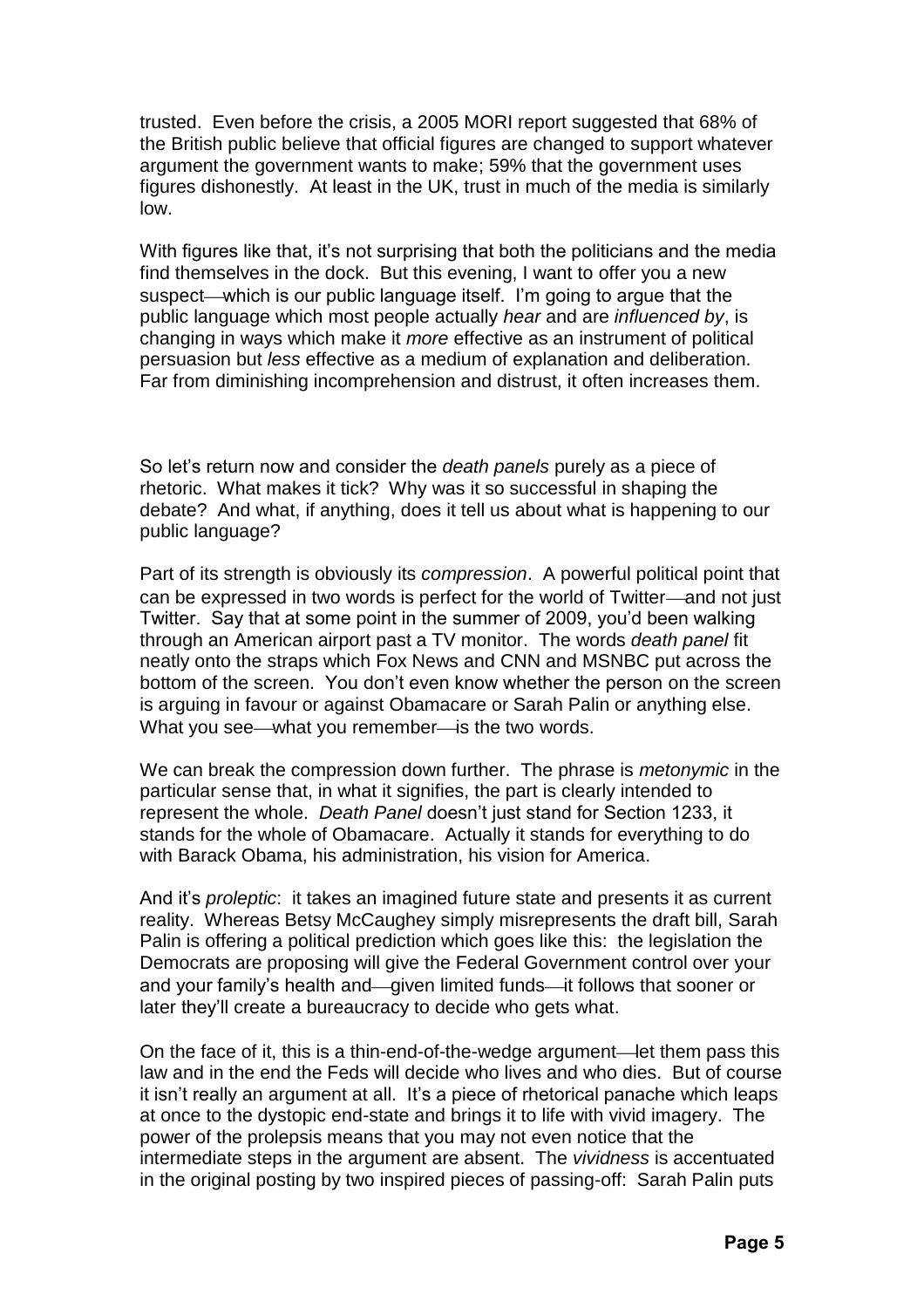the phrase *death panel* in inverted commas as if she's quoting from the draft bill; and she also puts quotation marks around "level of productivity in society", as if it was Barack Obama's term rather than her own invented one. In its evocation of a dehumanised bureaucratic state, *Level of productivity in society* is a miniature masterpiece in itself.

But the central two words *Death panel* trigger even darker allusions: 20<sup>th</sup> century eugenics and euthanasia programmes, or the selections in the death camps, with Barack Obama and Medicare officials taking the place of Nazi doctors. If we listen really carefully though, I think we can hear something else. Sarah Palin helps us with her crib: 'The America I know and love is not one in which my parents *or my baby with Down Syndrome* [my emphasis] will have to stand in front of President Obama's "death panel" […]'.

The mention of Trig Palin, her Down Syndrome child, signals how far Palin has generalised and radicalised an argument which began with the relatively modest claim that the elderly were going to be badgered into refusing further treatment. Now it's about killing the young. But it does something else as well.

As an American voter, you might be forgiven for thinking there are two classes of public policy question. Those which go to the heart of religious, cultural and ethical differences—the debates about abortion and gay marriage are obvious examples—and those which are essentially managerial—what's the best way of securing the US's energy security? How can we prevent another shock like Lehmann Brothers? You might further conclude that the question of healthcare reform fell into the second category.

Sarah Palin says no. Her previous public mentions of Trig have been in connection to her opposition to *abortion*, and for her, Obamacare raises very similar issues—it's a battle between the forces of good and evil. Literally 'evil', she uses the word. In mentioning him here, she's attempting to pivot the visceral, Manichean quality of the abortion debate into the battle over healthcare reform. When it comes to abortion, the two sides believe there can be no compromise. Sarah Palin says that the same is true of healthcare. You can't compromise with people who mean to slaughter your children.

And that's the final point to make about the language of the *death panel*. It's *maximal*: in all respects it states its case in the strongest possible terms. What Sarah Palin claims to be uncovering is nothing less than a conspiracy to murder, with Barack Obama playing Catiline to her Cicero. And just as with the four *In Catilinam* speeches, there's no 'could' or 'might' about it. Presumption of good faith on the part of your opponent is long gone-this is a fight to the political death. It's a rhetoric which doesn't seek to dispel distrust about politicians, but to foment it.

But the difference between Sarah Louise Palin and Marcus Tullius Cicero is that *she* does it in a handful of words, essentially two words. And it worked.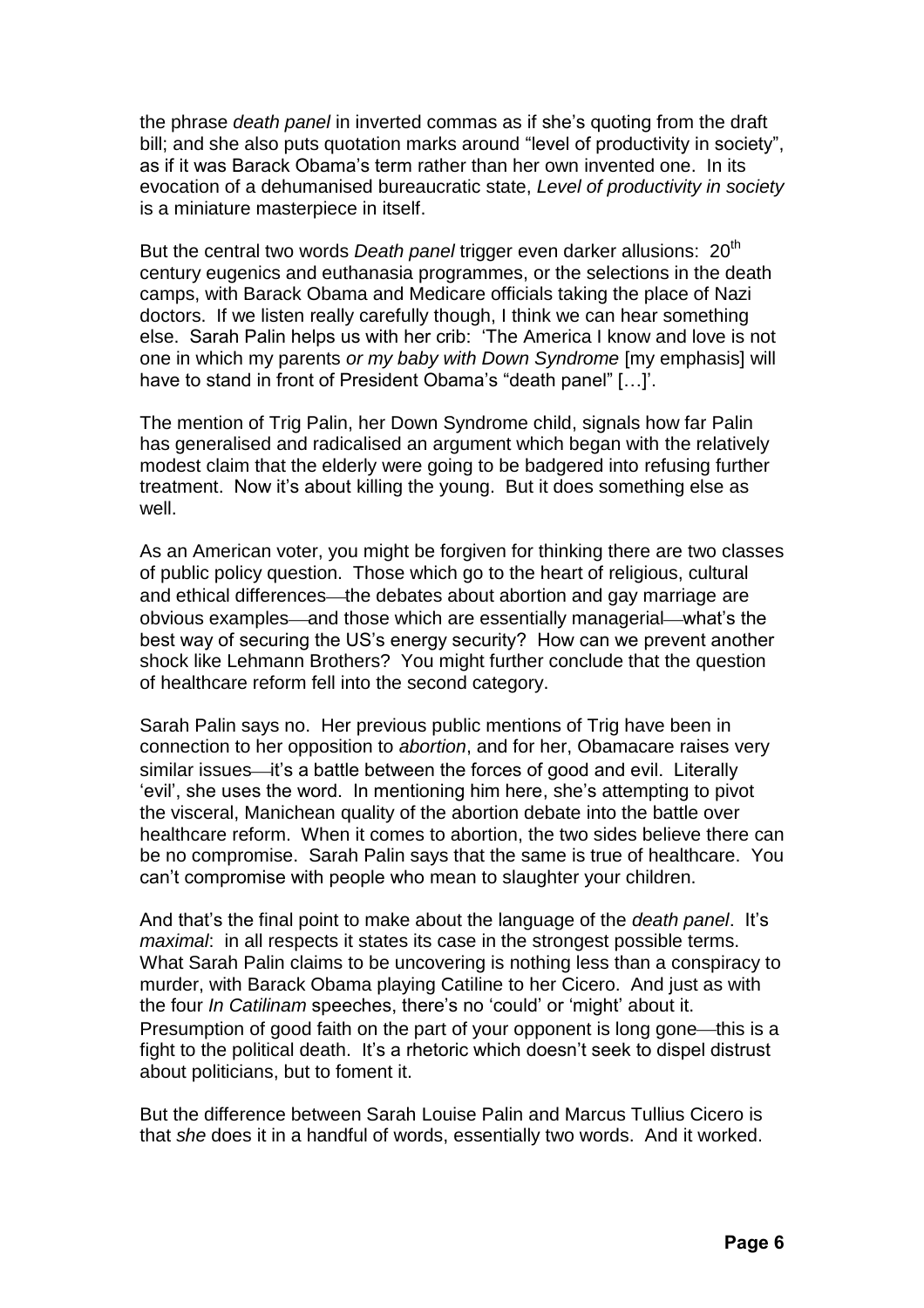Perhaps the *death panel* leaves you cold: perhaps you find it grotesque or comical, it's amazing to you that anyone could be taken in by something so crude and excessive. But all rhetoric is designed for a particular time and place and above all for a particular audience—it's a supremely tactical art and the *death panel* wasn't intended for you. For the audience it *was* intended for, it was devastatingly effective, like a shaped explosive charge punching through an opponent's political armour-plating.

And yet in one respect it is an utter failure. It is so *tendentious*; so *abstracted* from the real—and difficult—decisions and trade-offs which must be faced up at the limits of *all* healthcare systems, including America's pre-existing one; it is so purely *partisan* in intent and meaning that it makes the real policy choices associated with Obamacare not easier, but harder to understand. Explanatory power has been wholly sacrificed in the interests of rhetorical impact.

The *death panel* is an extreme case of what I take to be a broader trend of public language, which is a growing avoidance, at least when the public at large are listening, of long-form and explicit argument about underlying issues in favour of a rich, but cryptic semaphore—often in the form of lapidary words, phrases and gestures, sometimes expressed at greater length—often composed of vivid examples or anecdotes which are presented to us as deeply revealing, and out of which a new kind of argument can be created—a hole-in-one argument with no need for further evidence or inquiry or debate.

It is the language of partisanship, character, intentionality, values and of solidarity with one's own side. It is sometimes—as the *death panel* is—the language of the conspiracy theory. It is never the language of explanation. The result is what I have called—shamelessly stealing and subverting the title of a work of mediaeval English mysticism the *cloud of unknowing*.

In my *cloud of unknowing*, a political career can be scuppered by a single word: in the case of Andrew Mitchell, the improbable yet non-survivable word pleb, a word which—remember, we're in the cloud—he may never have said. In the cloud, that simple, artless phrase *I'm sorry* can have so much political strategy and media expectation pumped into it that for a day or so it floats above the political landscape like a giant dirigible—at least until a genius armed with Autotune launches the equivalent of a Stinger missile at it and suddenly Nick Clegg is singing on YouTube and we can savour the strangeness of the original speech-act in all its deconstructed glory.

Other words float in the cloud. Choice. Fairness. Opportunity. Freedom. Change. It's hard to think of many contemporary politicians who haven't found themselves using at least one of them.

These words sit beyond argument—who, after all, could be against any of them? They're usefully ambiguous in that different listeners can apply quite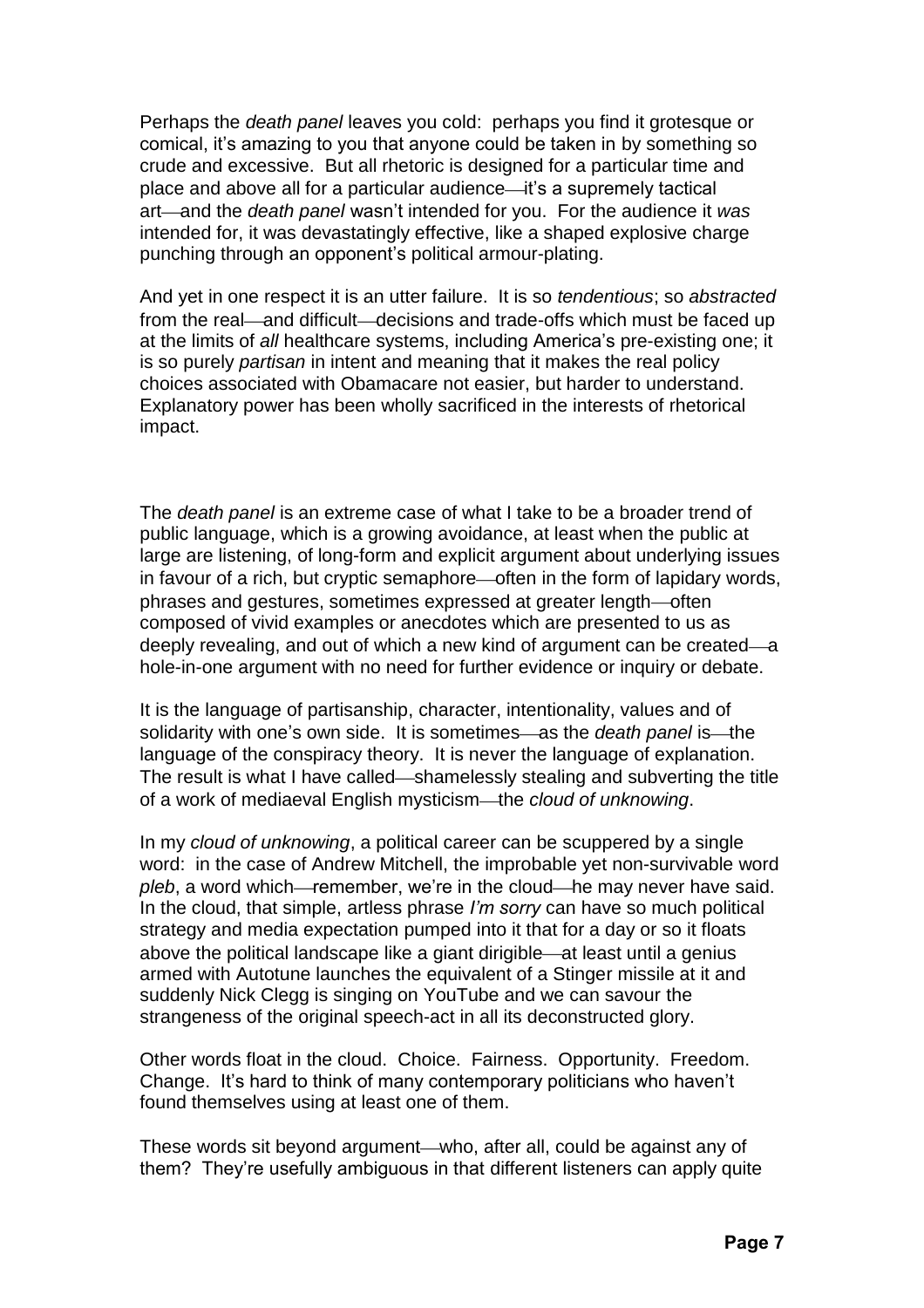different, perhaps even contradictory meanings to them depending on their perspective, but they *sound* crystal-clear. And each is typically used in isolation. There's no sense of tension or the potential need for trade-offs between them.

The cloud is full of concentrated phrases and anecdotes which seem to define a moment or decide an election or settle an argument. The people's princess. Jennifer's ear. Bigotgate. When it's a phrase, often it's mis-remembered - 'there is no such thing as society' in other words, it's not *actually* what the person said, but in the cloud knowing that a quote has been doctored or even made up doesn't matter. If it fits a preconception or pre-existing narrative, or is sufficiently and satisfyingly ironic, then the view seems to be that the person *should* have said it, or perhaps even in some deep Freudian sense *did* really say it, even if they didn't.

In the cloud, policy debates can be brief affairs. One politician signals that he wants to see the return of O-levels. Within seconds, a second warns that a generation of children will be consigned to the scrap-heap. Neither the *Olevels* or the *scrap-heap* are literal of course—everyone knows that the technocrats responsible for education policy will never be content simply to dust off exam papers from the 1970s. But even in the opening salvoes of the debate, both sides want to position themselves with their own supporters and friendly commentators, and *O-levels* versus *scrap-heap* is a tried-and-tested code for doing just that. Like jaded grandmasters, the players know the moves before the game begins.

The more complex the policy area, the more important individual words and definitions can be. One of the BBC's minor successes, in the battle over its funding between 2004 and 2007, was to get the phrase 'top-slicing' accepted as the standard shorthand for the proposal to divide the licence-fee between the Corporation and other broadcasters. *Top-slicing* is about *cutting* not sharing, it sounds both brutal and arbitrary—things most people are instinctively against. Crisp and succinct, it ended up being used, not just by the BBC itself, but by most neutral observers and indeed by some of the proponents of the policy.

At least *top-slicing* dealt with the main topic under discussion. There's another case I want to examine which illustrates something else: a tendency to focus not on the—often impenetrable—central issues in a given policy debate, but on anything which can be turned symbolically or emotionally to good rhetorical and political effect.

The topic is healthcare again but now we're in Britain, where we will see many of the same pressures at work on public language, though not yet to the same degree as in the US. And this time the political polarity is reversed: Andrew Lansley's reforms were put forward by a Conservative-led coalition, the opposition led by the Labour party, health sector unions and some health policy academics and specialists. These opponents however would face many of the same rhetorical challenges as their American counterparts.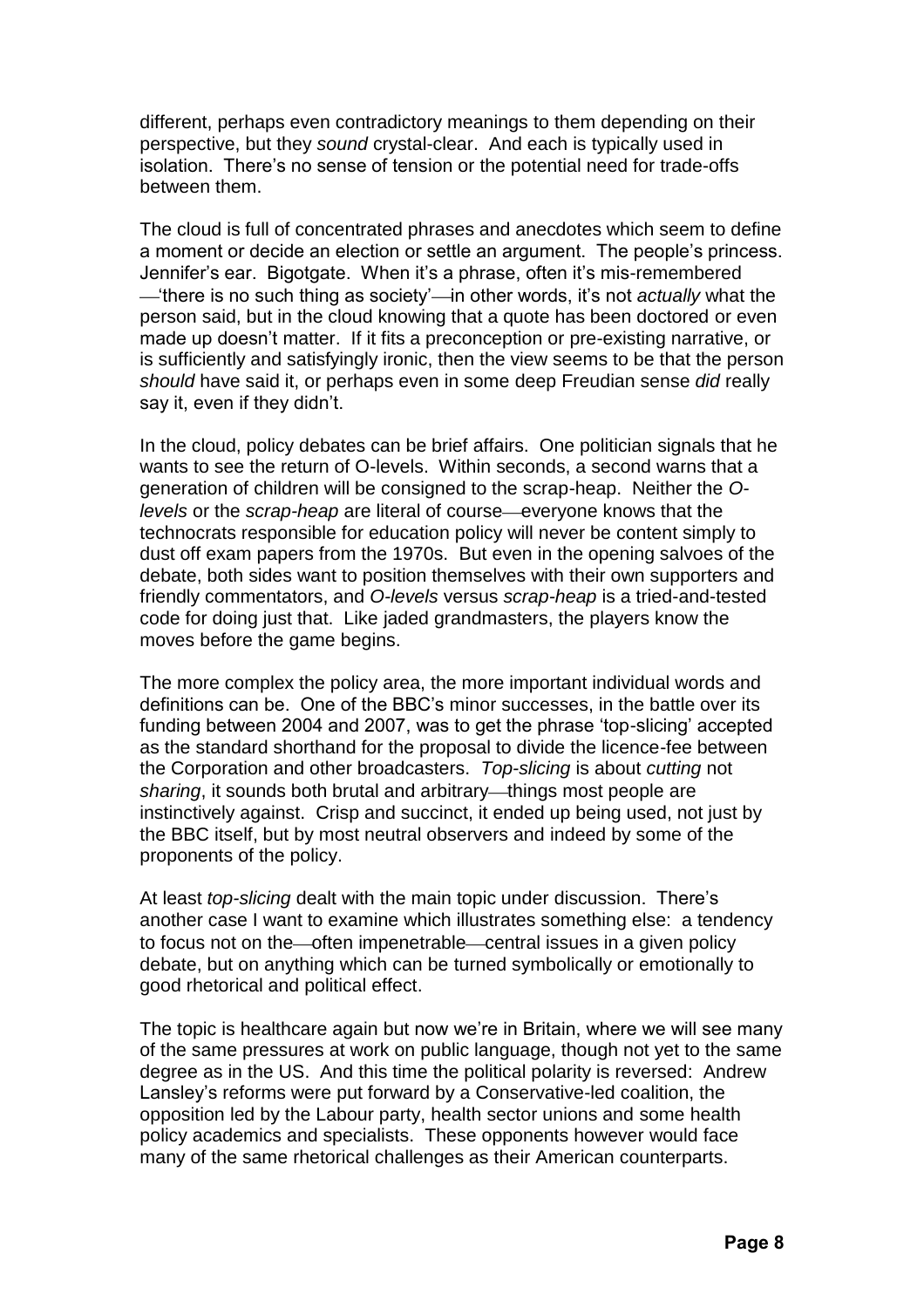First, the policy area is so complex that it is almost impossible to explain, let alone to make political points about. I asked one of the leading experts in the field how long it would take an intelligent lay-person to understand the issues behind the 2012 Act and she replied: what sane person would even try? And the task would become harder as amendments stacked up—more than a thousand by the end.

Second, just as in the States, some of the critics would find themselves having to argue against ideas and positions which were alarmingly close to ones previously promoted by their own political side. The individual mandate, in some ways the centrepiece of Obamacare, began life as a Republican idea promoted by Newt Gingrich and Mitt Romney. Over here, for years successive governments of left as well as right have accepted that the best way to improve the quality and allocation of resources within the NHS is to inject greater choice and competition into the commissioning of health services though, to respect sensitivity on the left about anything that smacked of marketization, the word competition was often replaced by the special term of art *contestability* when Labour was in power.

Betsy McCaughey and Sarah Palin had seized on Section 1233 because, even though it was peripheral to the Obama plan, it was easier to understand than the world of individual mandates and health insurance exchanges, but also because it could be made to speak to *intentionality* and intentionality was a safer way of discriminating between the two political sides than the policies themselves.

In the same way, the opponents of Lansley-care knew that, while the finer points of GP-commissioning as a replacement for PCTs might provide hours of delight for MPs, peers and the charmed circle of health policy experts, it wasn't likely to catch fire with the public or sound that different from what had come before. So they too were on the look-out for aspects of the draft legislation which—even if they were at the margins—could be used to reveal what they took to be the Tories' *real* agenda.

That agenda in their view was privatisation pure and simple. So their goal—at once a rhetorical and a political goal—was to convince a significant proportion of the British public that privatisation was the true meaning of the Lansley bill.

I want to look at one of the tactical battles in this wider war. This revolved around not an argument, nor even a word, but a number. 49%. The trigger for this debate was Clause 163 in the emerging draft bill<sup>xi</sup> which read:

[an] NHS Foundation Trust does not fulfill its principal purpose unless, in each financial year, its total income from the provision of goods and services for the purposes of the health service in England is greater that its total income from the provision of goods and services for any other purposes.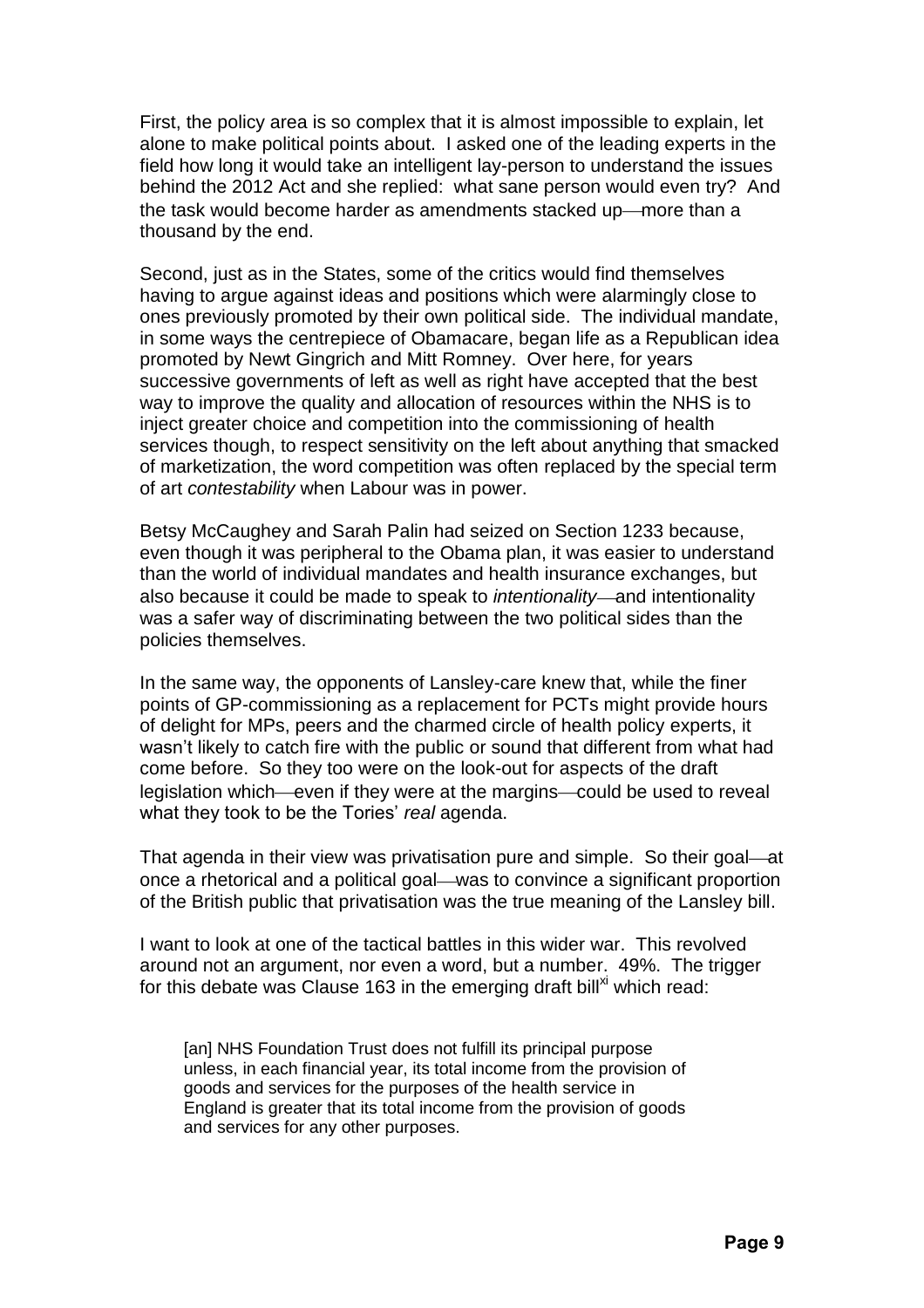In other words, a Foundation Trust cannot make more money from non-NHS—presumably private—sources than it does from the NHS itself: commercial income in any given year cannot exceed 50%. In the shorthand of the debate, that quickly became 49% and it was this 49% limit on commecial income which, although never actually mentioned in the bill itself, suddenly spread like wildlife on Twitter and the web.

But what does the 49% actually *mean*? It's hard to believe that a raw percentage, that basic building-block of the technocrat's art, can have multiple meanings, but in reality numbers can carry a cargo of meaning every bit as rich as words.

To a Conservative, the 49% might indeed be seen as a long-term stake in the ground for the economic liberalisation of the health service—though, given that the bill maintained the universal right to NHS care, it was unclear where the new army of private patients to consume those 49% of health resources was going to come from any time so.

To a Lib Dem, the 49% was unintelligible in isolation from the system of checks and balances which they claimed they had won from their coalition partners. In reality, they claimed, Foundation Trust hospitals couldn't increase their private income above 5% without a vote from their governing body, not to mention scrutiny from the regulator. The 49% was just a backstop.

But to many of the opponents of the reforms, the 49% was of great signficance. On the  $8<sup>th</sup>$  of March this year, under the banner 'The Tories are disembowelling the welfare state—sheep-like, decent Lib Dems can only watch', Polly Toynbee wrote:

On Thursday Shirley Williams led her erstwhile rebels into the government lobby to vote for hospitals' right to use 49% of beds for private patients.<sup>xii</sup>

Polly Toynbee has simplified Clause 163 into a new 'right' which hospitals are being granted and she's reified the 49% and brought it to life by making it 49% *of hospital beds*. Many of the Tweets which followed this column assumed that the privatisation of half of the NHS's facilities would happen as soon as it became law.

A few days later, Polly used different language, suggesting that the government was 'fencing off 49% of NHS facilities to private practice' in a way that 'risks denying NHS patients their scans, services and beds.'<sup>xiii</sup> Now the 49% has become a floor, not a ceiling—or better, a curtain which will be drawn around half the beds so that ordinary NHS patients cannot use them. We see again the *concentration* of the claim, the collapsing of a possible future into a certain present. And of course there can be no doubt about the intentions of the people who are closing the curtain: whatever they say, they are privatisers.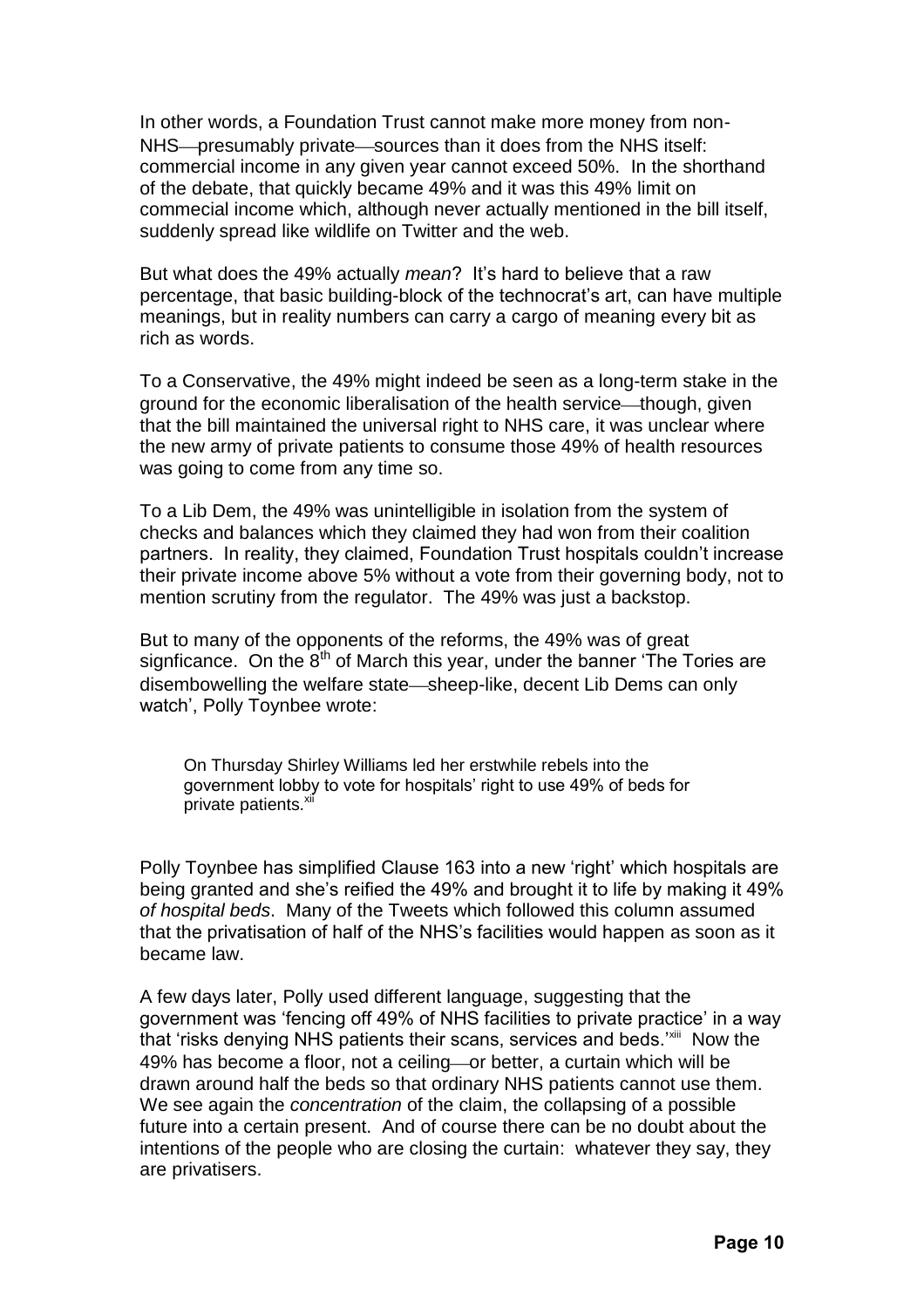But meanwhile Shirley Williams was stoutly defending her efforts to, in her words, 'make a bad bill better'. She quoted Polly Toynbee's first article to delegates at the Liberal Democrats' spring conference and went on to say:

The so-called 49% is a myth or, to put it in non-parliamentary language, a lie. Either [Polly] just did not look at the detail and therefore is able to say that in the *Guardian*, or she did look at the detail and decided that tribalism should trump truth.<sup>xiv</sup>

And she went to offer this ringing denunciation, not just of her critics, but of the new forms of media that had apparently helped them: 'We are fighting an uphill battle for the truth, to be able to base people's opinions on facts, and not on the stuff they have presented on Twitter and tweet and, dare I say it, the new social network, which is known as twist.<sup>'XV</sup>

So what *is* the truth about the 49%? People often appeal for someone—the UK Statistical Authority, the BBC, one of those self-appointed political factchecking organisations, *someone*—to adjudicate definitively on arguments like this. But, although it sounds as if it should be factually determinable, the meaning of the 49% is actually a matter of political opinion.

"When *I* use a word," Humpty Dumpty said, in a rather scornful tone, "it means just what I choose it to mean-neither more nor less." "The question is," said Alice, "whether you *can* make words mean so many different things." "The question is," said Humpty Dumpty, "which is to be master-that's all."<sup>xvi</sup>

And to state the obvious, hearing a revered politician and distinguished journalist, both of whom are known for the seriousness of their thinking on social policy over decades, trade one-liners over the meaning of a number which doesn't even appear in the legislation is hardly likely to help the public understand the *actual* provisions and practical policy questions raised by the Health and Social Care Act 2012.

The bill was eventually passed in substantially amended form. But in some repects, the bill's opponents could be said to have won the rhetorical battle. MORI found consistently low levels of public understanding of what was proposed at no point did those claiming to understand the bill rise above 30%—but when asked what the reforms involved, by far the most common answer was 'privatisation' and that figure grew over the period.<sup>xvii</sup> That was always the word Andrew Lansley's opponents were trying to land.

We should note something else. Shirley Williams mounts a spirited defence of the Lib Dem position with some sharp catch-phrases of her own, that *tribalism trumping truth* line and her joke about the social network *Twist.* But a rhetorical asymmetry has opened up: it is becoming harder to argue in favour of compromise than against it. In my time as a journalist and editor,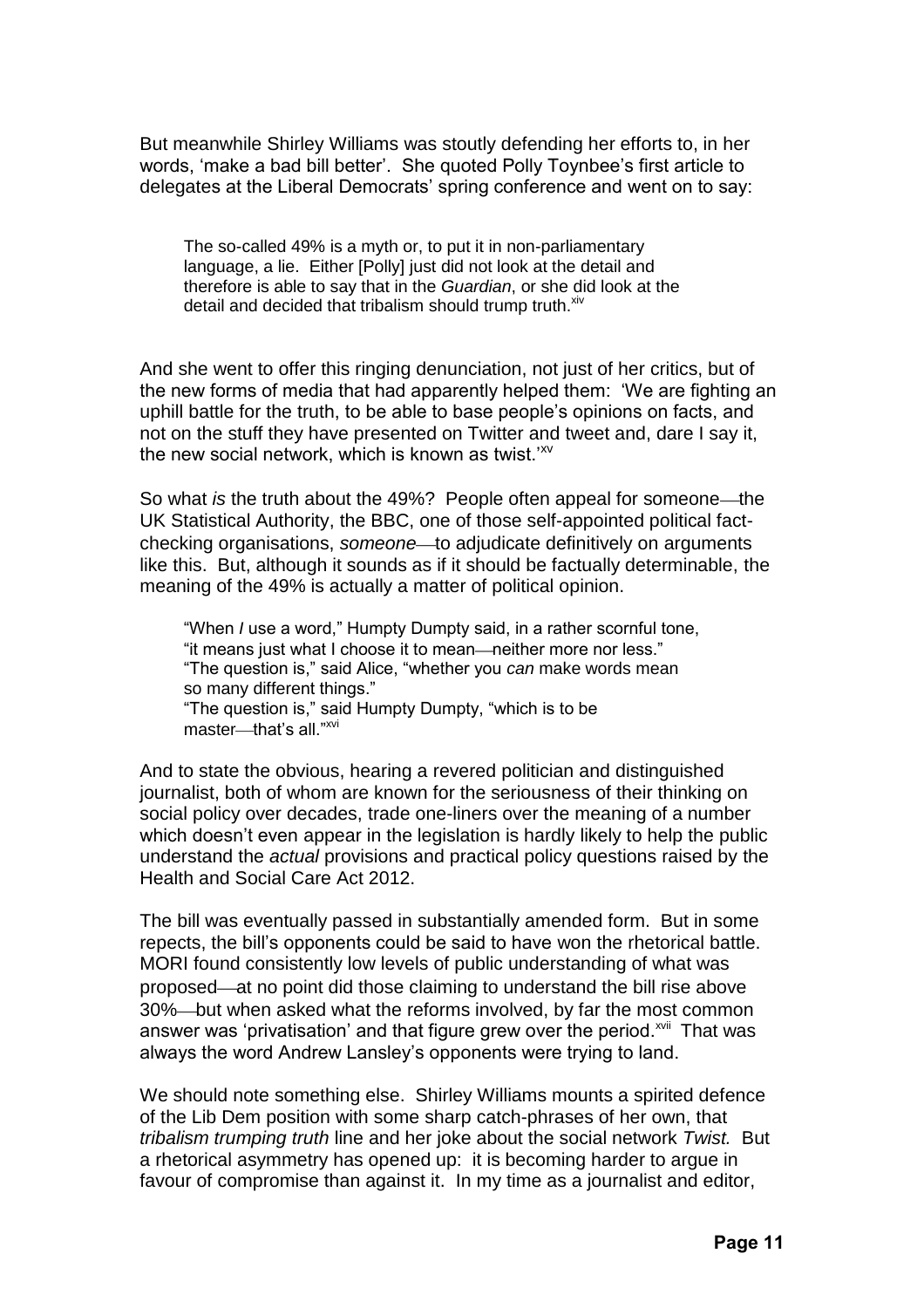I've seen the noun *compromise* itself become a pejorative and the adjective *uncompromising* a compliment. To change one's mind is to execute a U-turn or, in the States, to flip-flop. To meet a political opponent half way is treason. Anything less than utter certainty can sound—and I mean literally sound—weak or false or both.

So 'making a bad bill better', though of course redolent of the give and take on which all democratic government is based, is now a risky thing to admit to in public. Surely the right thing to do with a bad bill is not to amend it, but to abolish it? In the case of Andrew Lansley's health reforms, this is exactly what the Labour Party is now committed to—which probably means that the NHS can look forward to further waves of reform as far as the eye can see.

Earlier this year, when one of Mitt Romney's advisors suggested that perhaps he should only repeal the bad parts of Obamacare, the right reacted with savagery. Here's the conservative blogger Erick Erickson:

If a Republican gets into the White House and does not sweat blood trying to repeal Obamacare in its entirety (regardless of success), I predict the end of the Republican party legitimately. […] If the GOP takes back the White House, its voters will expect a real fight, not a half-hearted attempt.<sup>xviii</sup>

The most interesting words there are in the parenthesis—*regardless of success*. Solidarity with ones own supporters and ideology is more important than improving a given piece of legislation. It is better to fail purely than only partly to succeed. Ranged against the language of compromise, the language of radical solidarity is simpler and more powerful.

So today the *death panel* and the 49% float together in the *cloud of unknowing,* the cloud which purports to make difficult issues easy to understand but which raises more questions than it answers.

It's a cloud of images as well as words. Sometimes a group will choose a visual rather than a verbal rhetoric to convey a particular message: flagburning or shoe-throwing or, more innovatively, the tiny tents of the Occupy movement under the tall, impersonal towers of Wall Street and the City of London.

One way of thinking about 9/11 is as mass-murder conducted to create a single piece of rhetoric: in this case, a few seconds of television footage of aeroplanes hitting skyscrapers and the skyscrapers subsequently collapsing. The twin towers stand for western might and western values, their collapse the possibility that that might and those values can be laid low. The flame and smoke, the falling walls, bring that hoped-for future destruction into the present. Metonymy, prolepsis.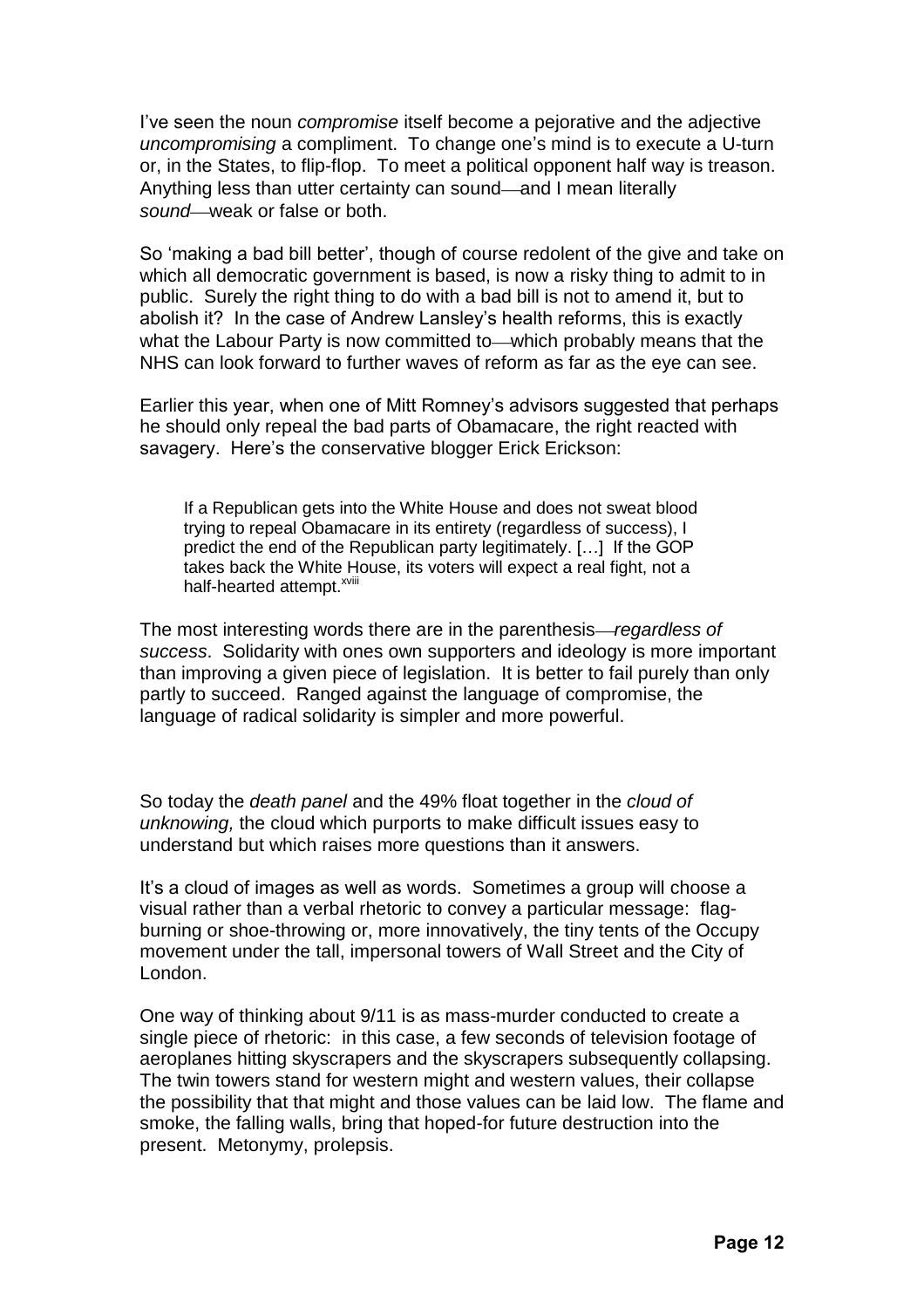Let me sharpen up my claim. It is *not* that traditional rhetoric has disappeared. On the contrary, some of the greatest orators who have ever spoken—Nelson Mandela, Bill Clinton among them—are alive today. Nor is it that traditional political debate is dead. The work of government goes on, laws are passed and there are still moments when what happens on the floor of the Commons, or the Senate, or the many other assemblies across the west matters most—though such occasions are rarer than they were.

Nor is it that the information on which someone might base a reasoned understanding of a given issue is less available. Far from it, there is probably more of it today than at any previous point in history.

Nor am I claiming that highly synoptic language or ringing and memorable phrases are something new. Let them eat cake. The only thing we have to fear is fear itself.

No, my claim is that—for a series of reasons which are *not* principally the fault of any one political persuasion, nor of our political class, nor of our media we are seeing a growing concentration of public language into would-be knockout blows, rich in allusion but abstracted from issues they purport to illuminate; and that the public discourse which the public themselves are most likely to hear is undergoing a change which, though not necessarily a change in kind, is potentially dangerous.

The word *rhetoric* has two broad senses in English. One is negative, as in the phrase 'empty rhetoric'. Under this meaning, rhetoric is *sweet talk*, a dubious art which allows a shyster to dress up their argument with eloquent words and make it sound stronger than it is. This suspicion of rhetoric is particularly salient in the English-speaking world but it has ancient precedents.

But so far this evening, I've been discussing rhetoric in its more neutral sense, meaning the art of public language—in other words the language of politics, public policy, the law courts and so on, the language in which issues which matter collectively to a society are deliberated and decided.

Rhetoric is a fact of life in all societies, but the more open the society the more central rhetoric becomes. It's impossible to imagine a democracy without debate and discussion and competition in acquiring and mastering the skill of public persuasion. Perhaps you prefer to imagine rhetoric as a superficial layer in politics beneath which lies a pristine base of pure policy. The reality is that in democracies, the substance and articulation of policy are always tangled up—and to claim otherwise is itself to make a classic move in the rhetorical game.

And at least in principle, rhetoric performs a vital role in an open society—which is to provide a bridge between the professionals, the political leaders and civil servants, and the public at large. It is through an effective public language that average citizens can both understand and contribute to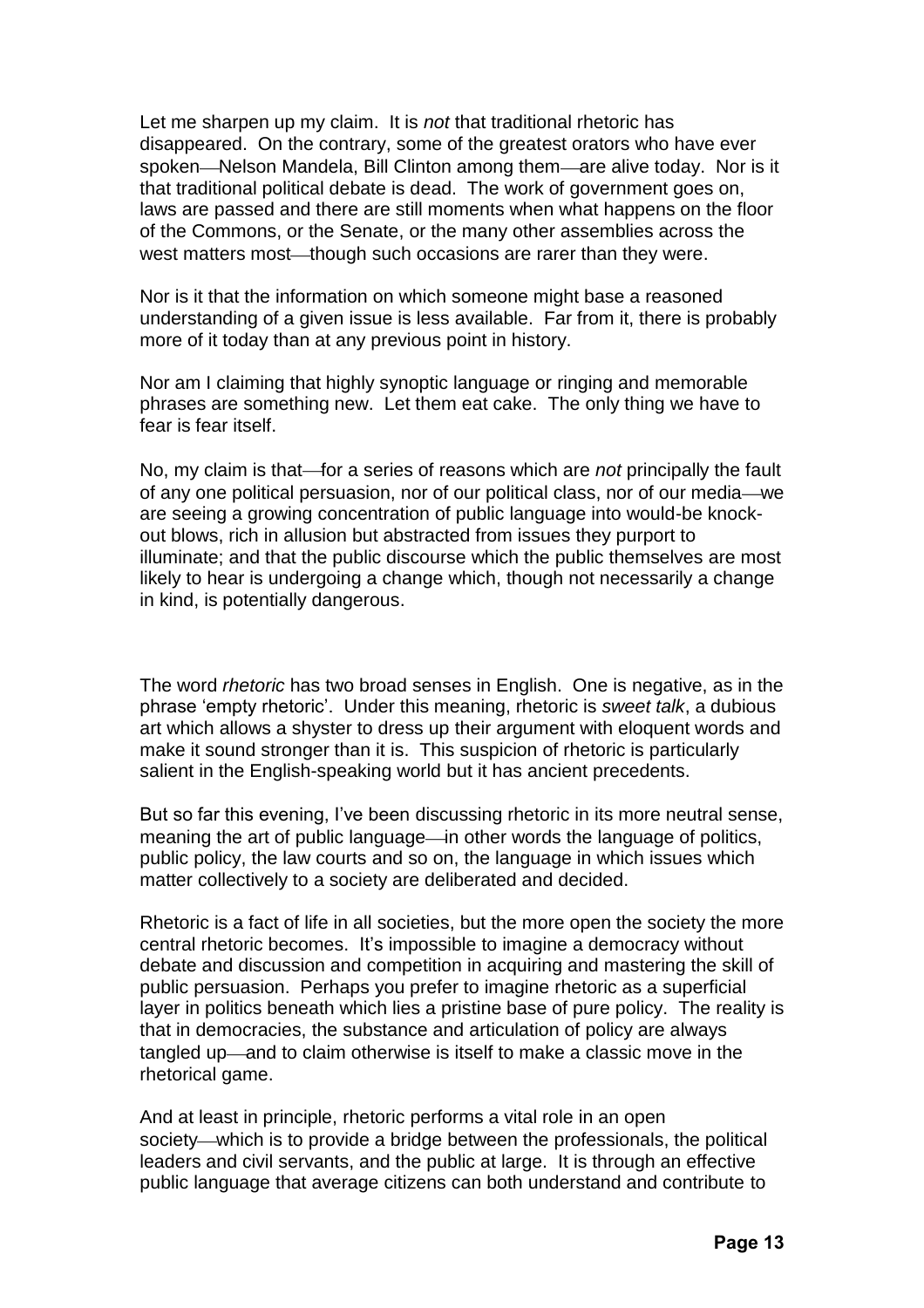public questions. It is for this reason that, in ancient Greek and Roman cultures, rhetoric was regarded as a higher art-form than poetry-something more or less incomprehensible to us today.

So let's start at the top and listen for a moment to the statesman Pericles as the historian Thucydides imagines him describing the particular virtues of Athenian democratic culture:

Our people are interested in the private and public alike and, even among ordinary working people, you'll find no lack of insight into matters of public policy. […] Unlike others, we Athenians decide public decisions collectively for ourselves, or at least try to arrive at a clear understanding of them. We don't believe that debate gets in the way of action—it's when you act without proper debate that you get bogged down.<sup>xix</sup>

It is rhetoric, the language of explanation and deliberation as well as of persuasion, that enables this collective decision-making to happen. Pericles himself, Thucydides tells us, was the most influential man of his time in words as well as deeds<sup>xx</sup>. Professor Thomas Habinek, who refers to that moment in Pericles's funeral oration in his guide to ancient rhetoric<sup> $xi$ </sup>, also reminds us that for the Romans at the core of the concept of *libertas* is the ability of favoured citizens to take part in matters of state. Someone who is unwilling or unable to engage in this way is a layman in a radical sense of that word, an incomplete human being. It was the same in Athens: immediately after the passage I've just quoted, Thucydides has Pericles describe such a person as *αχρειος* useless. But again the ability to engage depends on mastery of public language.

Today, we tend to think of freedom of speech as freedom of personal expression and, when a society suppresses it, we regard that as a consequence of the broader politics. But for at least some in the ancient world the causality runs the other way: it's *when public language fails* and collective deliberation is no longer possible that democratic and republican institutions collapse and oppression ensues.

In Book III of his *History*, Thucydides adduces a change in language as a factor into Athens' descent into demagoguery and political failure: people began to define things in any way they pleased, he says, and the 'normally accepted meaning of words' broke down<sup>xxii</sup>. And here, from Sallust's account of the Catiline crisis in republican Rome, is a warning from Cato the Younger: 'we have long since lost the true names for things'<sup>xxiii</sup>. I'm indebted to Professor Matthew Leigh of this university for both these examples.

But there were others in the ancient world who were sceptical about rhetoric even in principle. In Plato's *Gorgias*, Socrates tells Gorgias that rhetoric is not an art at all but a knack. Whereas philosophy aims at the truth, rhetoric is a form of flattery, a fake or imaginary version of politics<sup>xxiv</sup>. And for Plato this antipathy to rhetoric is bound up with a wider scepticism about democracy. In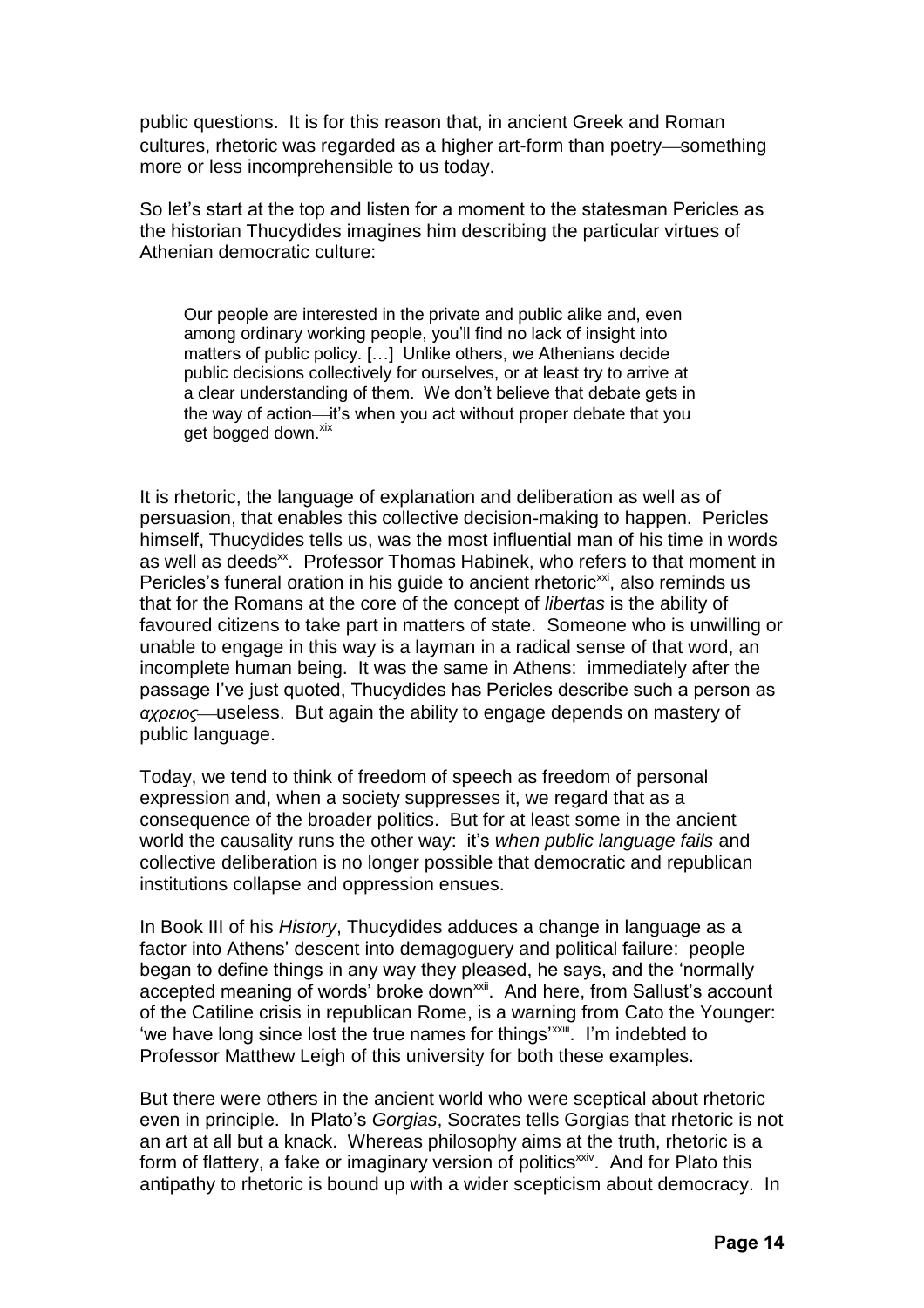*The Republic*, Plato warns that democracies inevitably degenerate via mob rule to tyranny<sup>xxv</sup>. Instead, famously, he argues for rule by philosopher-kings, in other words government by a technocratic elite who will not have to persuade the general population of anything but can manage the state with objective skill and knowledge.

On the face of it, the immense success of modern western democracy in driving economic growth, social advancement and human flourishing suggests that Plato's misgivings are misplaced. Our democracies differ in one important respect from that of Athens: they are *representative*. The people delegate power to elected officials and do not have to be as conversant with day-to-day issues as voters in Athens did—though, even in a representative democracy, public ignorance of and disengagement from public policy cannot be healthy.

And there are other pressures playing on the representative model. Plebiscites and referenda are becoming more common in many democracies. So too—driven by the kind of political rhetoric we saw in the US healthcare debate—are pledges and contracts in which those standing for election declare that, come what may, they will vote in accordance with a prior commitment given to electors. These pledges are a specialised rhetorical gesture in themselves and the penalty for breaching them is growing—as Nick Clegg and his colleagues discovered in relation to university tuition fees.

Arguably the pledges speak of a distrust not just in a given set of politicians but in the idea of representative democracy itself. Add this distrust to the broader distrust of politics I discussed earlier, and voter apathy, and perhaps we cannot dismiss Plato's attack on democracy quite as easily as we could have done a generation or two ago.

So let me sketch out a hypothesis about how we've got to where we are now. And you'll see that I don't place language at the end of the story but in the middle of it, as a *cause* as well as a *consequence* of change.

Background and context first. In the deep background are three centuries in which Enlightenment critical rationalism and scepticism—and the reaction to them—have left us with a pervasive climate of suspicion composed of two opposing camps: a suspicion of all traditional forms of purported authority—church, state, class and so on—and, in reaction, a contrary suspicion of everything which it is proposed should take their place. The contours of this crisis were thoroughly explored in the 19th century by thinkers including Nietzsche and Kierkegaard, but it is still running its course and it's left us with a presumption that no policy proposal, no public statement, should be taken at face value but rather should be interrogated so that we can understand what its *real* meaning and the *real* intentionality behind it are. Whether this scepticism is healthy or not is itself of course the subject of debate.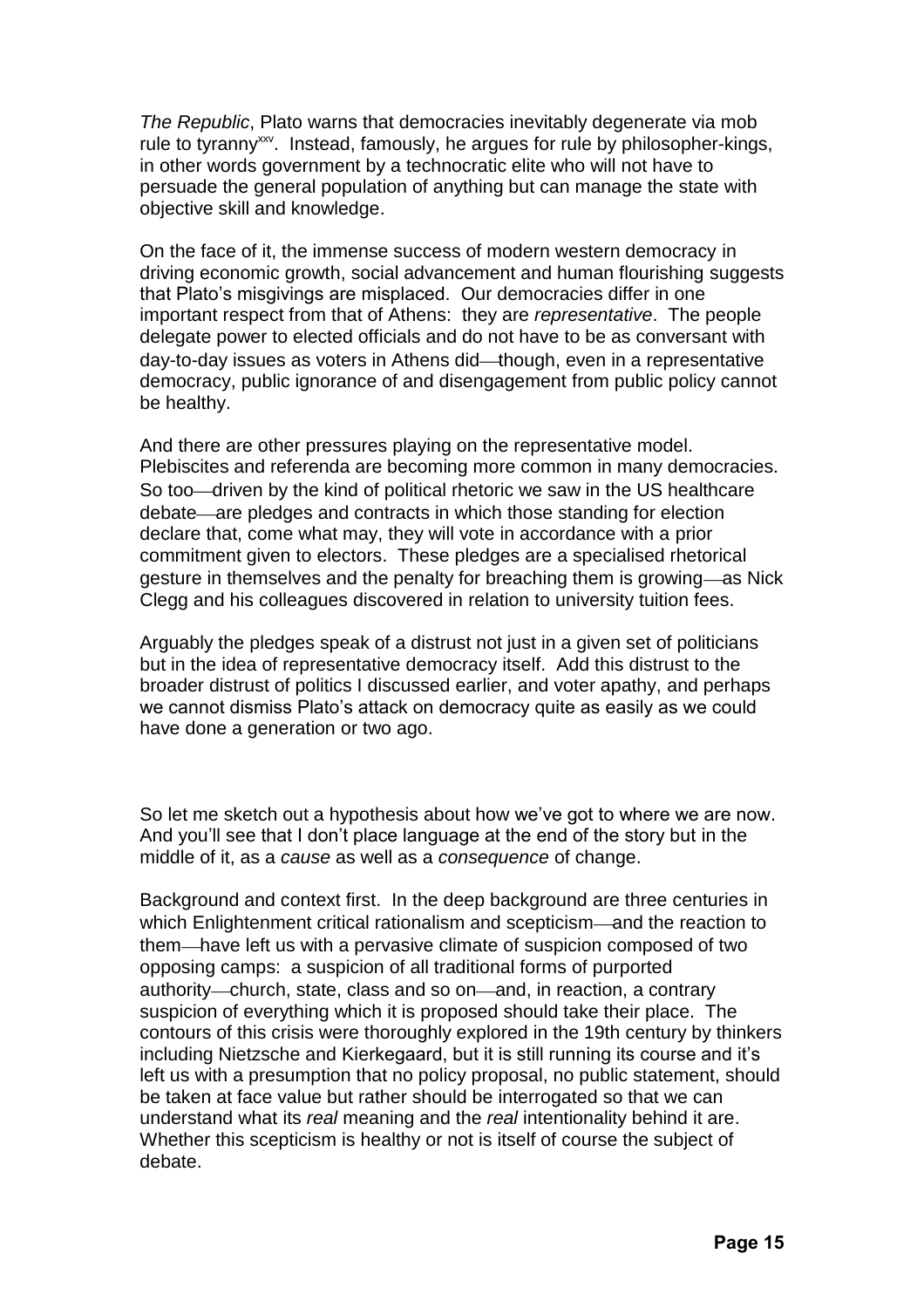Next come the decades of relative peace and prosperity across most of the west; decades in which great advances have been made on many first-order social and other policy issues.

No doubt, further advances are possible but they entail trade-offs which are more finely balanced than the ones that came before. It was easier to decide that London needed an airport in the first place than it is now to decide whether that airport should acquire an additional runway. The second decision may be much less momentous than the first, but it doesn't *feel* that way and everything about it—the length of time it takes, the evidence you need, the opposing passions-is more complex and troublesome.

Add to this evidence-based policy-making—in other words the belief, shared by all mainstream parties in this country and most others, that the process of policy formulation should be grounded in the most thorough gathering and analysis of evidence. It means that anyone who truly wants to engage with a given area of policy must master vast quantities of data and argument. The gap between the *illuminati*, the technocrats who devote themselves full-time to the task, and Pericles' 'ordinary working people', has grown wider and the challenge of bridging it through communication and explanation harder.

Evidence-based policy-making has contributed to another contextual factor which is that, on many issues, political differentiation is also more difficult. Relative prosperity and the collapse of communism mean that traditional differentiation based on class or pure ideology are becoming harder to sustain except at the extremes. The ascendancy of political managerialism, the judgement of the success of governments increasingly against a set of objective metrics—GDP growth, unemployment, inflation and so on—combined with the fact that a new minister from whatever political background is likely to be confronted by his or her civil servants with the *same* analysis and the *same* basic policy prescription as their predecessor, make it more difficult for politicians to look and sound different from their rivals.

But meanwhile our understanding of language itself has been changing and deepening both through academic research and the needs of marketeers and advertisers. The particular challenge of how to differentiate your brand and your product when technology, utility and public taste are all forcing it closer to those of your competitors—how to convince potential buyers that a given BMW *really is* quite different from the seemingly near-identical Mercedes or Audi-is a classic marketing conundrum which can be addressed not just by intuition and imagination but by the exhaustive testing of candidate ideas, words and phrases with consumers. Often the solution is a combination of words and images which imply something about *values* and *character*—in the case of BMW, by summoning up a brand essence which is somehow sportier, more rakish and characterful, perhaps a little younger than its rivals.

It was inevitable that similar empirical techniques would be applied, with growing specificity and precision, to political utterances—and nor is that necessarily dishonourable or sinister. Philip Gould believed passionately in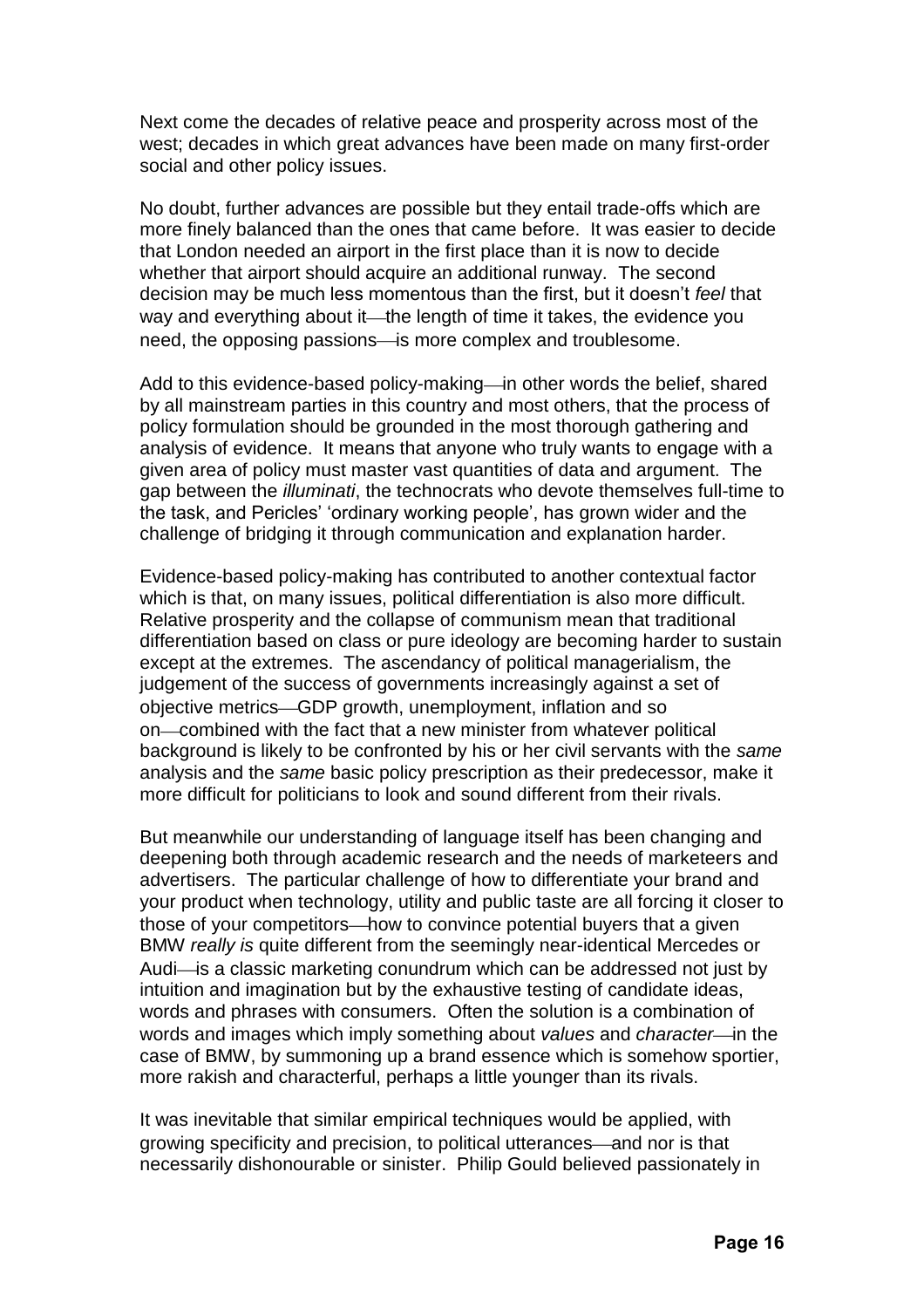the cause of New Labour and to him it was obvious that he should do everything he could to help New Labour express its ideas as effectively as possible. That was the end which all the research and all the focus-groups served.

Of all contemporary practitioners in this field though, perhaps the one who has concentrated most closely on how to engineer the most political potent language down to individual words and phrases is that alumnus of Trinity College, the American Frank Luntz. The author of the self-explanatory *Words That Work* and numerous other books aimed at politicians and business leaders alike, Frank's contention is that successful public language need not be left up to chance or individual instinct but can be arrived at by exhaustive and recursive testing with audiences. Here he is, writing in *The Huffington Post* in January 2011:

Words matter. The most powerful words have helped launch social movements and cultural revolutions. The most effective words have instigated great change in public policy. The right words at the right time can literally change history.<sup>xxvi</sup>

Frank Luntz goes on to offer his readers what he says on the basis of his research are the eleven key words and phrases that politicians and other leaders should use in 2011. Most are disarmingly simple. *Imagine* remains a very powerful word, apparently-so too, unsurprisingly, is *integrity*, especially in the phrase *uncompromising integrity*—note again how problematic that word *compromise* has become. He also strongly recommends the phrase *I get it*:

This explains not only a complete understanding of the situation [he says], but a willingness to solve or resolve [it]. It's short, sweet and effective – and too few leaders use it. $x^{xx}$ 

And Frank recommends its use not through instinct but because he has seen and measured audiences reacting to its use again and again. Rhetoric, which was once the queen of the arts and accessible at its highest level only to those of genius—a Demosthenes or a Cicero, a Lincoln or a Churchill—is acquiring some of the attributes of an empirical science. At its cutting-edge, it intersects with behavoural economics and so-called 'nudge', the theory that there are certain cues and triggers—often indirect or even subliminal—that can influence human attitudes, decisions and actions.

All of these approaches rely on the testing and recommendation of specific cues, most of them linguistic cues. The inevitable consequence is a systematic concentration on the research and use, not of long passages or even of whole sentences, but of individual words and phrases.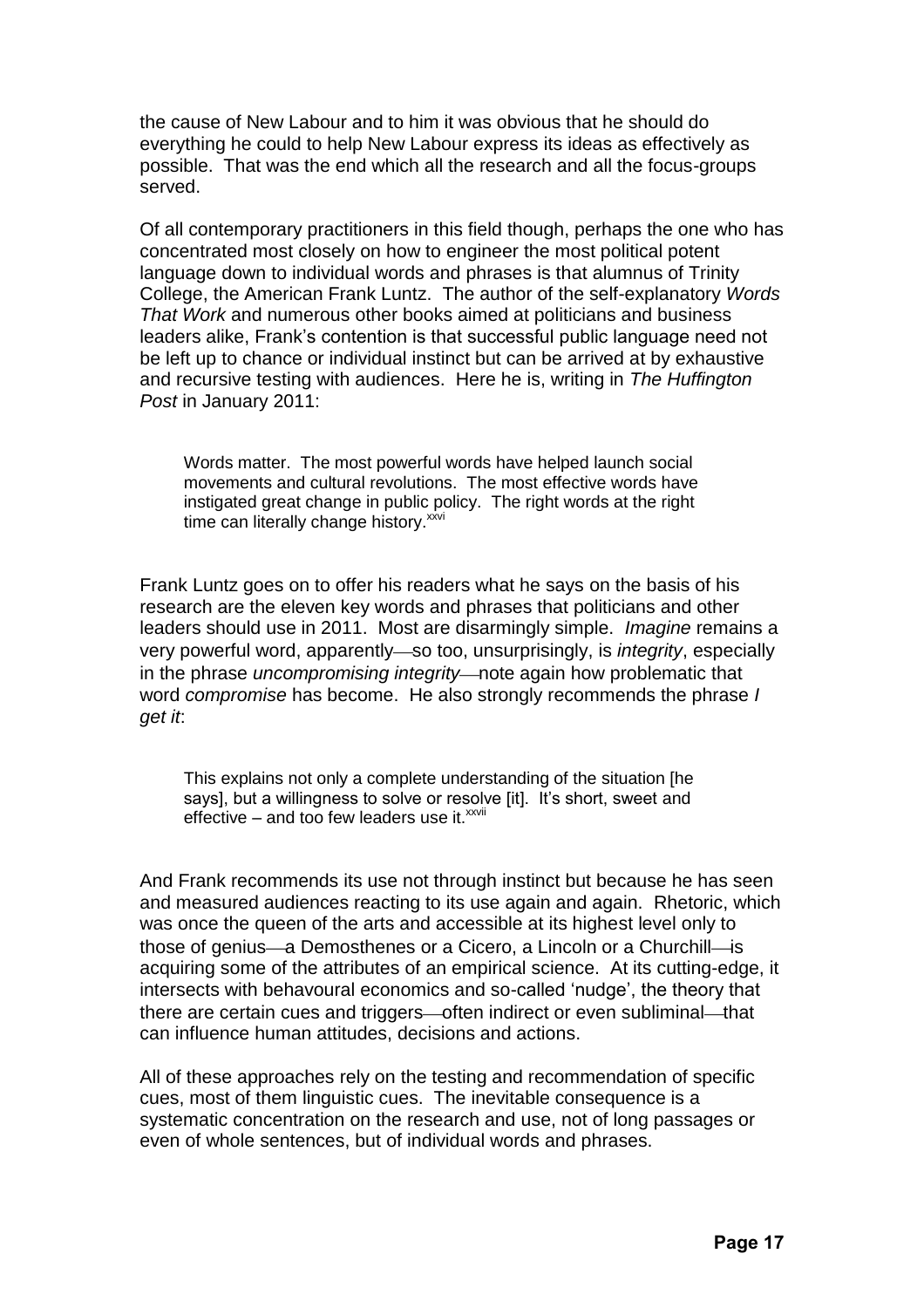Until recently, the only way of analysing a piece of language in this way was through qualitative and quantitative market research. But no one focusgrouped the phrase *death panel* and no one needed to. The internet and platforms like Twitter and Facebook have made the public at large into a vast, cost-free focus group. A politician like Sarah Palin can put out literally dozens of sentences and phrases a day. Every so often, a phrase will pop up which is so eye-catching or thought-provoking or funny that within minutes it is being re-posted and re-tweeted across an ever-widening pool of people.

And there's a further twist. Newspapers and conventional broadcasters, fearful of being left out of this new kind of opinion-forming, watch these platforms—especially Twitter—like hawks and at a certain point, a tweet or posting can cross over and be further amplified by a traditional media which is itself now an on-all-the-time hyper-reactive environment.

There is a kind of Darwinian natural selection of words and phrases going on and, by definition, the only kind of language that emerges from this process is language that works. And it works characteristically for the same reason that Frank Luntz thinks that the phrase *I get it* works or the *death panel* or the 49% or even, horrifically, the aircraft crashing into the side of the World Trade Center: because it's short and simple. You hear it, you get it, you pass it on.

A deep background of social and cultural suspicion. Policy which is more complex and more finely-balanced that ever before. Politicians struggling with the challenge of differentiation. Around a century of empirically-based advances in the understanding and construction of public language. Digital technology and its impact on the way new and old media alike both report and influence that language.

It is not wicked politicians, or a perverted media, or a disengaged public, but these five factors taken together which provide what I believe is the most compelling explanation of the changes in public language which I've explored this evening—with all their attendant consequences for our wider political culture.

Earlier on, I pointed to a weakening of the language of compromise. I think that there's a second telling asymmetry, which is that it is becoming easier to argue *against* proposed reform than in favour of it. It is not that reform is impossible: as I've noted this evening, we've seen governments both here and in America passing controversial healthcare reform despite concerted opposition. But the greater power of critical, deconstructive rhetoric and its ability to sow the seeds of doubt, not just about the reforming policies themselves, but about the motives of those who are promoting them, means that the political cost of such reforms can be high.

So reform—in whatever direction—is getting harder. And some politicians are beginning to believe that the bigger the attempt to communicate and explain a given set of proposed reforms, the more likely they are to get bogged down in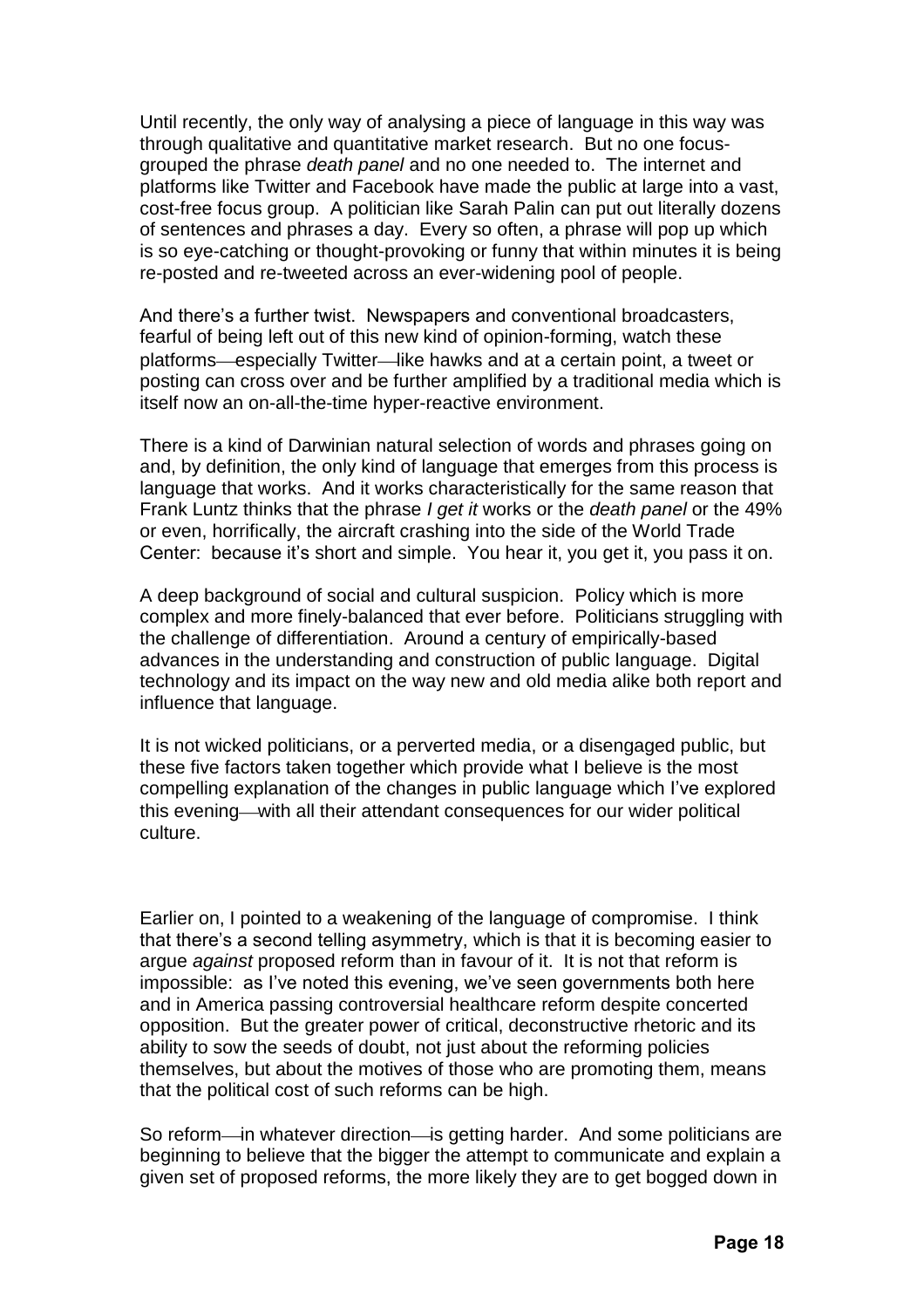polarised party-political argument. Earlier this year in the *New Yorker*, Ezra Klein quoted Jim Cooper, a Democratic Congressman giving this rather bleak assessment about how counter-productive it can now be to attempt to argue out loud for the reforms you want to enact:

The more high profile the communications effort the less likely it is to succeed [he said]. In education reform, I think Obama has done brilliantly, largely because it's out of the press. But on higher profile things, like deficit reduction, he's had a much tougher time. xxviii

This doesn't mean that reform is impossible, but it does mean that governments have to pick their fights carefully. It also means that there are real limits on what can be proposed in the way of reform without intolerable political cost. Despite the heat and noise, what is striking about the debates in this country about the NHS and public spending and taxation is how *narrow* the immediate policy gap between the parties often is. Whether you believe in significantly higher or lower taxes or higher or lower public expenditure, if you come to power you will find that the political friction involved in making the case beyond the first few percentage-points rises up a frightening parabola.

In placid times, this may provide stability, but supposing we encounter a situation when drastic action is called for? What if, for example, the worst scenarios about climate change were shown to be valid and immediate and radical steps had to be agreed and taken? Do we still have a public language capable of supporting such decisions?

Europe's economic crisis is not as serious as that, but it still means bitterly painful policy decisions in many countries. So far Europe's democracies have survived intact, though the fault-lines are more visible by the month—and those fault-lines are directly related to the issues I have discussed this evening: public confusion, public suspicion, the ascendancy of political rhetoric over policy explanation.

Let me close by answering my own question: is Plato winning the argument? No, not yet. Democracy, and the engagement, not just of rulers and technocrats, but of the people at large in the decisions that determine their future, remains one of the prime reasons for the extraordinary success of the West and it is far from eclipse, let alone destruction.

But if I am even only partly right in suggesting our public language is entering a decadent phase—less able to explain, less able to engage except in the purely political, more prone to exaggeration and paranoia—then the risk is that a public language and a set of institutions which were once a source of competitive advantage, as well as a guarantee of freedom, may falter.